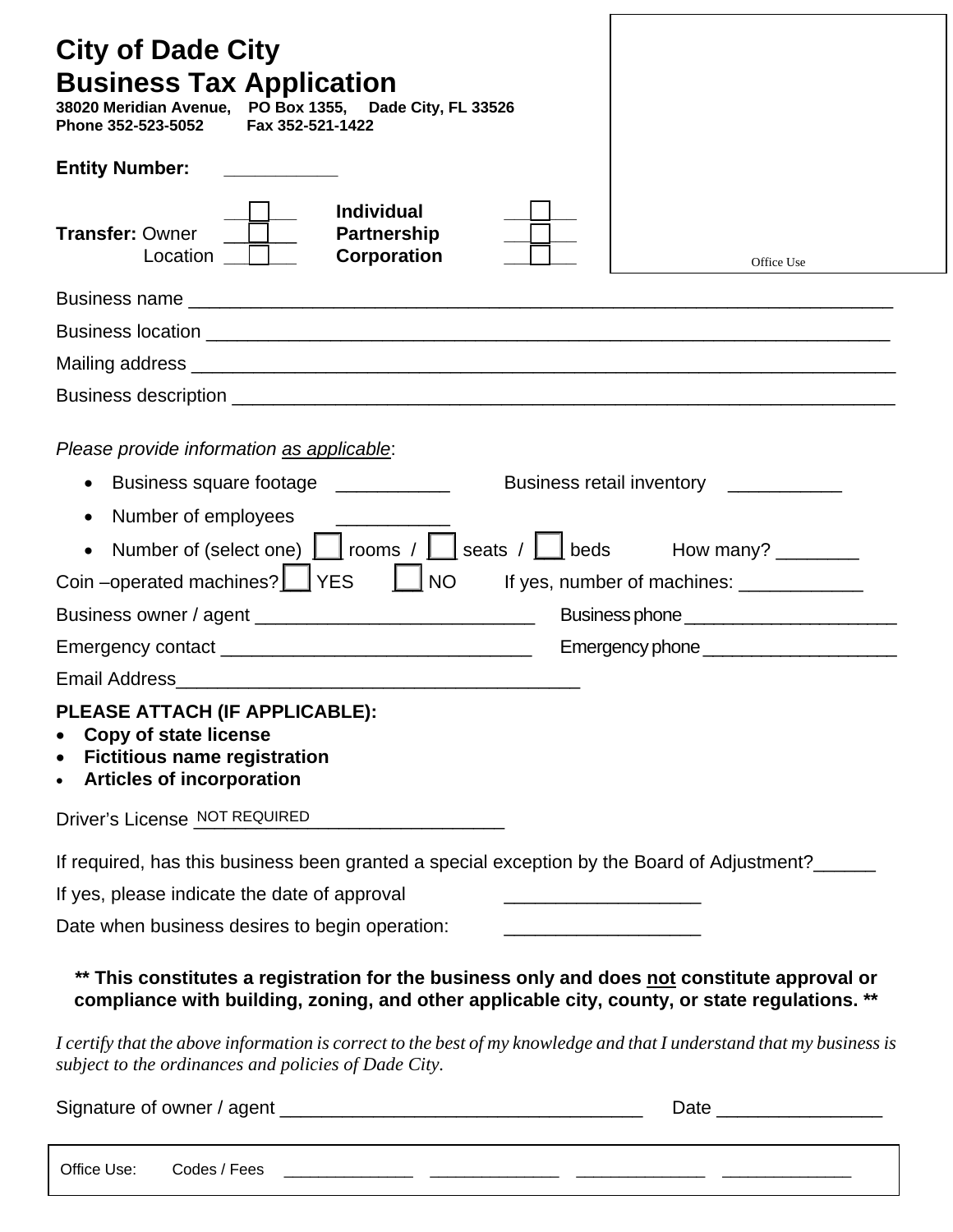## FICTITIOUS NAME REGISTRATION

Florida State Law requires that a copy of your current Fictitious Name Registration issued by the Florida Department of State or written statement explaining why you are exempt from the Fictitious Name Act must now be provided to renew or purchase a business tax receipt.

Please mark the appropriate box:

I have enclosed a copy of my registration or Articles of Incorporation.

I am exempt from the Fictitious Name Act because:

*Example: My business name is my legal personal name rather than a fictitious name. [John Doe Co; John Doe, Owner]* 

*(7) EXEMPTIONS.--A business formed by an attorney actively licensed to practice law in this state, by a person actively licensed by the Department of Business and Professional Regulation or the Department of Health for the purpose of practicing his or her licensed profession, or by any corporation, partnership, or other commercial entity that is actively organized or registered with the Department of State is not required to register its name pursuant to this section, unless the name under which business is to be conducted differs from the name as licensed or registered. FS 865.09(7)*

**SIGNATURE** 

\_\_\_\_\_\_\_\_\_\_\_\_\_\_\_\_\_\_\_\_\_\_\_\_\_\_\_\_\_\_\_\_\_\_\_\_\_\_\_\_